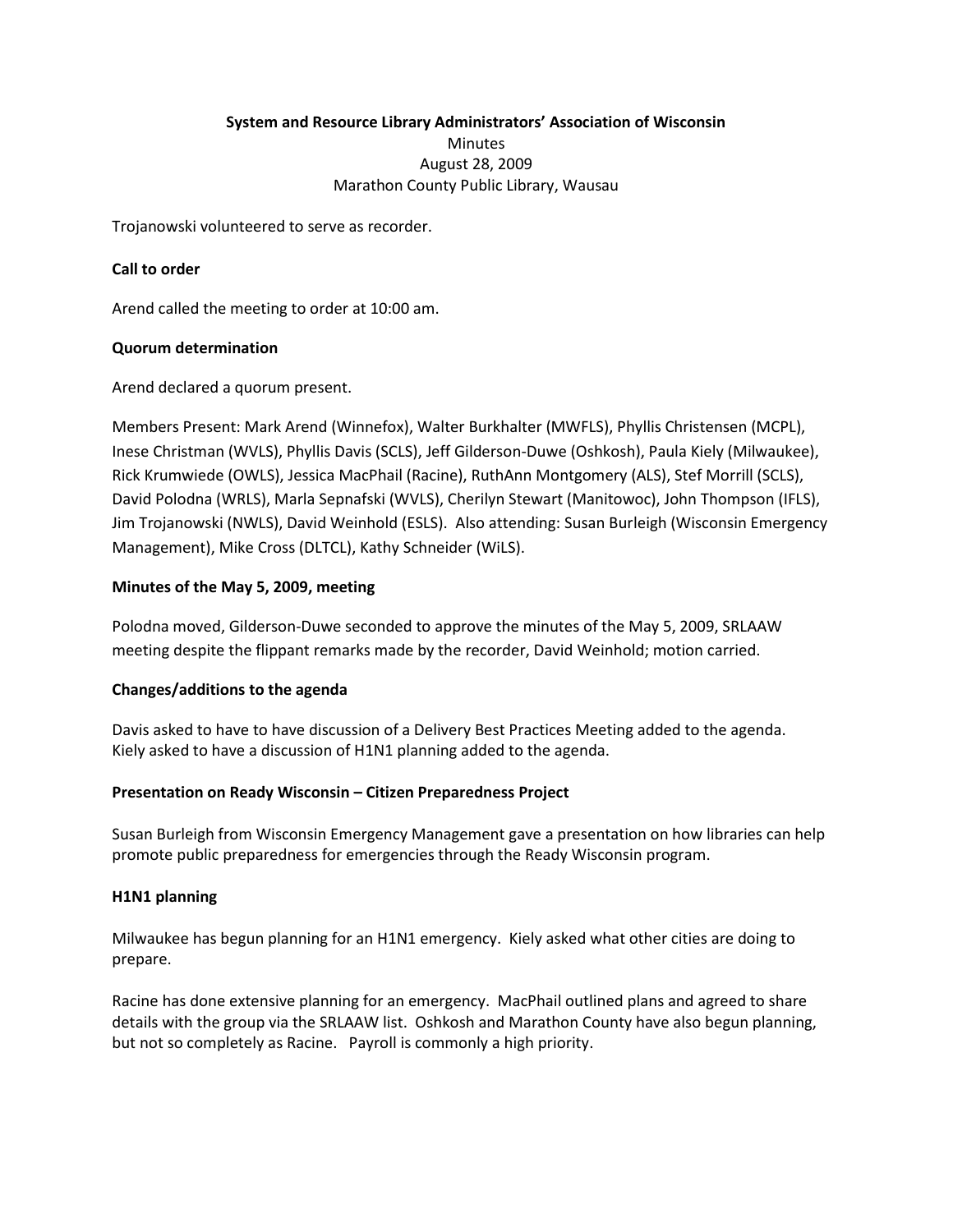South Central and Wisconsin Valley have also been planning. Among questions they are considering are whether to allow patrons to place holds if delivery must be shut down and where/how to store redundant copies of important data offsite.

### **Downloadable media**

Davis noted that there is growing interest among directors in SCLS to begin counting new ways in which libraries are now serving patrons as old measures have begun to account for a smaller portion of what we do. For example, use of electronic resources, downloadable media, and wireless Internet are not counted and reported to the state. Among discussion points were:

- Whether and how to make new service methods reimbursable under Act 420.
- Whether we should wait for a federal definition of various measures or take a leadership role (consensus appeared to be that we should take a leadership role).
- The need to justify continued funding by quantifying the new types of work we are doing.
- The need to consider that many libraries are more actively getting staff involved in seeking out patrons to help rather than waiting behind a desk (ie Knowledge Sharing Transactions at Oshkosh).

Following discussion, Jeff Gilderson-Duwe moved, John Thompson seconded to appoint a SRLAAW group to outline the issue of developing methods for county new ways in which libraries are serving patrons. The group will define the issues and develop a structure for exploring this topic, then issue a call for people within the state library community to participate on a task force. Arend appointed Jeff Gilderson-Duwe to lead the SRLAAW group and Stef Morrill, John Thompson, Cherilyn Stewart, Kathy Schneider, and Jessica MacPhail to participate as members.

### **WiLS report**

WiLS members have said they want more direct and personal contact with WiLS through phone calls and on-site visits. WiLS will be contacting system directors and asking how to make this happen.

There will be a joint interlibrary loan meeting between WiLS and Reference and Loan Library staff.

#### **Delivery best practices meeting**

Davis asked if there is interest in holding a meeting of delivery practitioners similar to the technology services meeting held in Stevens Point. Consensus is that such a meeting would be welcome.

#### **LSTA grant competition between libraries and systems**

Gilderson-Duwe received a letter from a public library director asking him, as a member of the LSTA Advisory Committee, to ask the committee to address the problem of member libraries competing against systems for grants. He asked whether SRLAAW members believe this is a problem. Consensus was that it is not.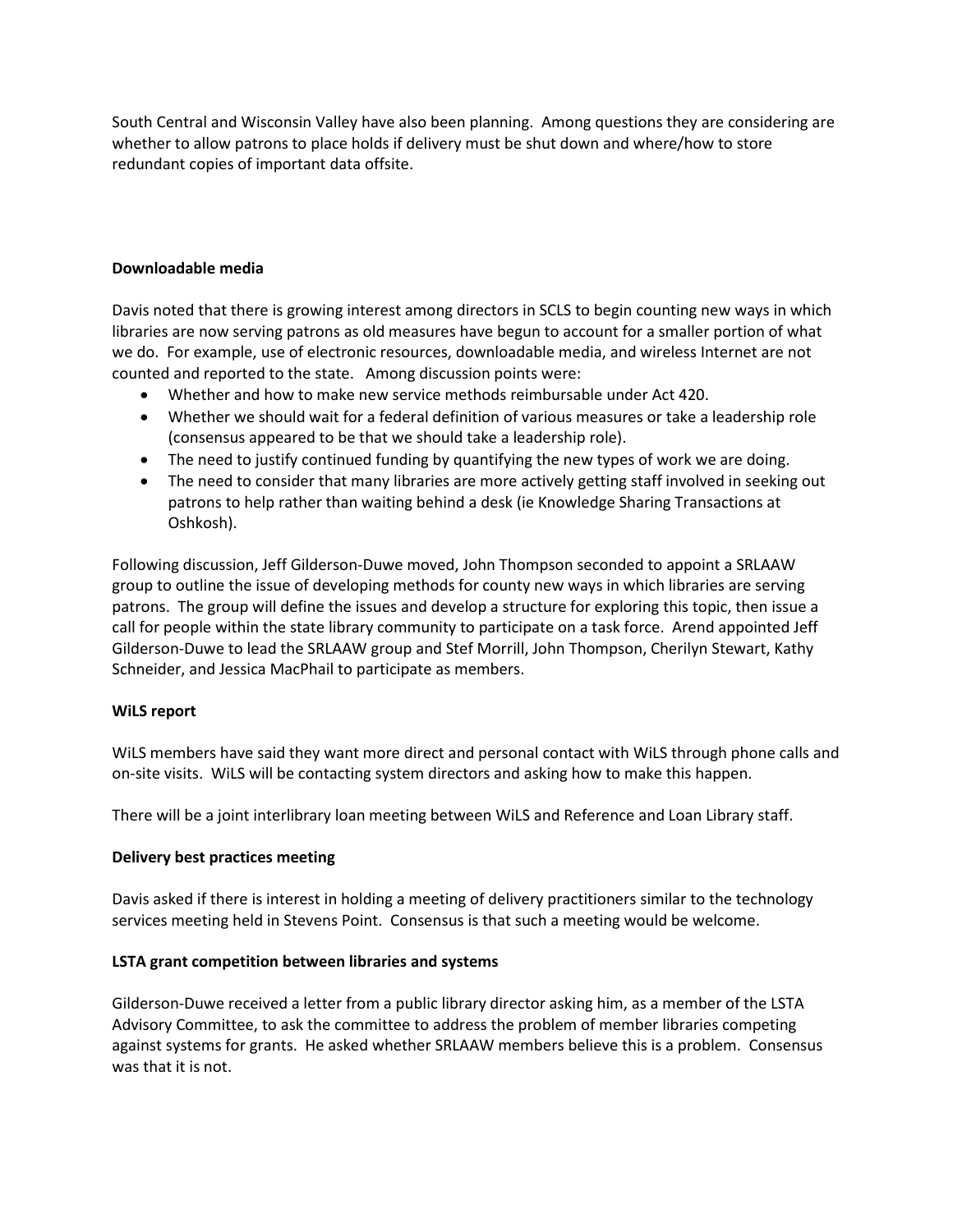#### **Library system marketing**

Burkhalter asked what systems are doing to market themselves. Systems with their own delivery are using their trucks as marketing tools. Some systems are content to operate in the background. Most systems are most closely identified with their shared ILSs. There was some discussion of the difference between advocacy and marketing.

### **District library legislation update**

MacPhail said work is still being done on draft legislation. Currently, there is interest in adding a sales tax carve-out to the bill. LD&L continues to work on this project.

### **DLTCL**

Cross asked if there are any anticipated efforts to eliminate the MOE or concerns about the ability of a library to meet the MOE in 2010. Discussion entailed on the usefulness of the MOE and whether or not it should be reexamined. Consensus was that the MOE should be left as it is.

Cross presented the recommendations of the Public Library Certification Workshop and asked for an endorsement from SRLAAW. Following discussion, Gilderson-Duwe moved, MacPhail seconded to recommend changing language to require at least 10 contact hours of technology-related continuing education rather than strongly recommending it. Motion passed 17-0 with Kiely abstaining.

Polodna moved, Weinhold seconded to recommend a change to the recommendations of the committee to permit all training on an ILS to be eligible rather than just training for upgrades and new modules, but with the understanding that repetition of the same training is not eligible. Motion passed unanimously.

Motion by Thompson, second by Trojanowski to endorse with recommendations of the committee with the SRLAAW recommendations included. Motion passed unanimously.

A request for funding for broadband access has been submitted and a decision is expected in mid November.

An advisory committee to define the guidelines for a voluntary statewide library access program will be appointed soon. Cross said anyone interested in serving on the committee should let him know.

### **Other business**

Heather Eldred has asked that SRLAAW again meet in Wausau next summer and invited the group to another evening at her home.

The next meeting of SRLAAW will be held on Tuesday, October 20, in Appleton.

### **Adjourn**

Phyllis Davis moved, John Thompson seconded to adjourn. The meeting adjourned at 1:35 pm.